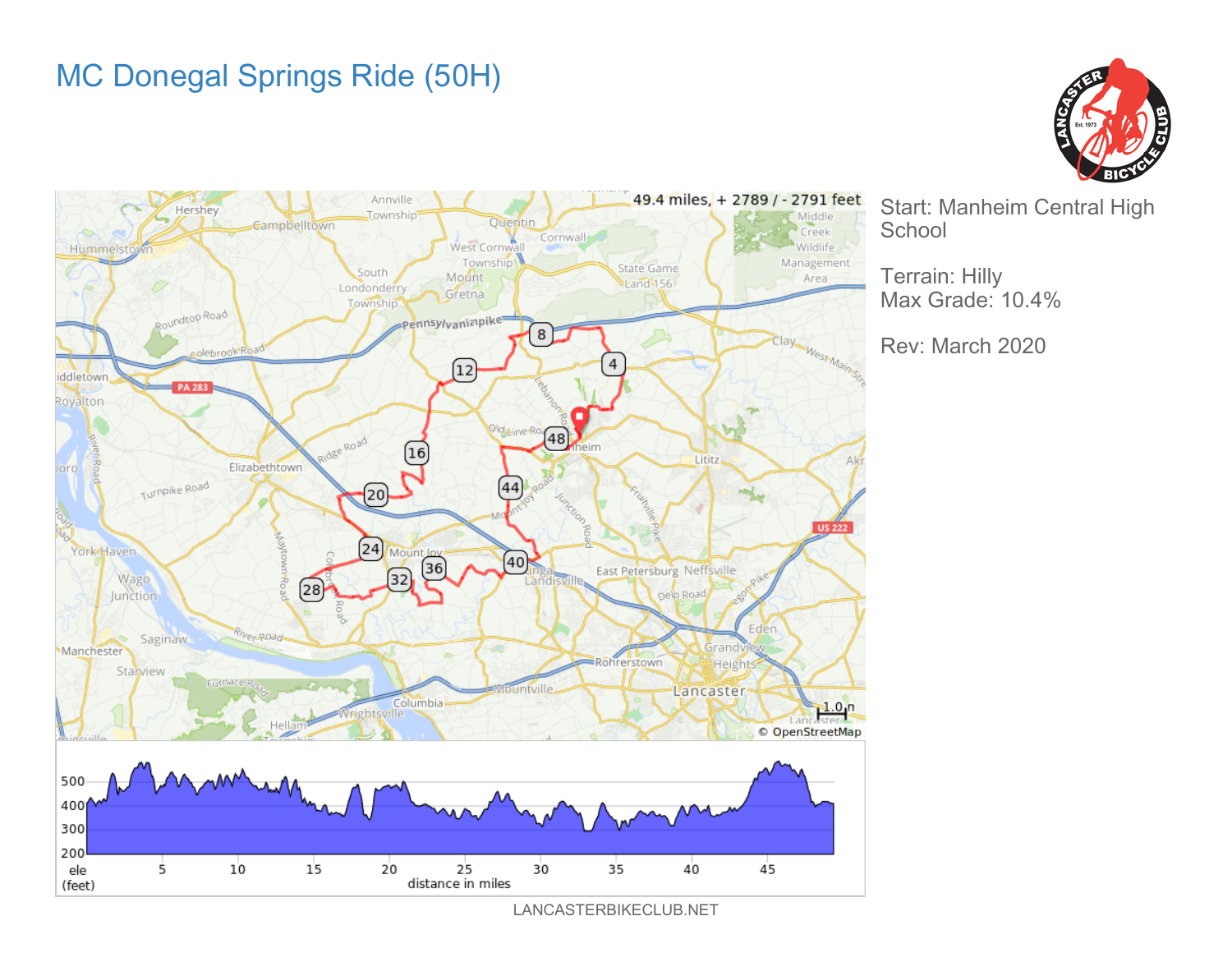## MC Donegal Springs Ride (50H)

| Type | <b>Dist</b> | <b>Note</b>                               |
|------|-------------|-------------------------------------------|
|      | 0.0         | Start of route                            |
|      | 0.0         | R onto Hershey Dr                         |
|      | 0.2         | R onto Hamaker Rd                         |
|      | 0.5         | R to stay on Hamaker Rd                   |
|      | 0.7         | L onto White Oak Rd                       |
|      | 1.2         | R onto Hickory Rd                         |
|      | 1.7         | Continue straight onto N Penryn Rd        |
|      | 1.9         | R onto Cool Spring Rd                     |
|      | 2.1         | L onto E Meadow Rd                        |
|      | 3.5         | L onto Carole Ln                          |
|      | 3.7         | L onto Newport Rd                         |
|      | 4.1         | R onto Locust Grove Rd                    |
|      | 5.5         | L onto Mountain Rd                        |
|      | 7.0         | R to stay on Mountain Rd                  |
|      | 8.9         | Continue onto Cider Press Rd<br>(CAUTION) |

8.9 miles. +647/-543 feet

\_\_\_\_\_\_\_\_\_\_\_\_\_\_\_\_\_\_\_\_\_\_\_\_\_\_\_\_\_\_\_\_

| <b>Type</b> | Dist | <b>Note</b>                  |
|-------------|------|------------------------------|
|             | 25.8 | L onto Colebrook Rd          |
|             | 25.8 | R onto Donegal Springs Rd    |
|             | 27.0 | L onto Endslow Rd            |
|             | 27.5 | L onto Airport Rd            |
|             | 28.7 | R onto Colebrook Rd          |
|             | 29.2 | L onto Trout Run Rd          |
|             | 30.4 | L onto Musser Rd             |
|             | 30.6 | R onto Flory Rd              |
|             | 31.3 | R onto Union School Rd       |
|             | 31.5 | Sharp L onto PA-772 E        |
|             | 31.8 | R onto Koser Rd              |
|             | 32.4 | R onto Pinkerton Rd          |
|             | 34.2 | L onto Longenecker Rd        |
|             | 35.9 | R onto Garfield Rd/T360      |
|             | 37.0 | L onto Pleasure Dr/T677      |
|             | 38.8 | Slight R onto Eby Chiques Rd |

| <b>Type</b>                  | <b>Dist</b> | <b>Note</b>                     |  |
|------------------------------|-------------|---------------------------------|--|
|                              | 9.3         | L onto Pinch Rd/T409            |  |
|                              | 9.6         | R onto Horn Rd                  |  |
|                              | 10.6        | R onto Mastersonville Rd        |  |
|                              | 13.0        | R onto N Colebrook Rd           |  |
|                              | 13.1        | L onto Meadow View Rd/T341      |  |
|                              | 15.1        | L onto Meadow View Rd           |  |
|                              | 17.0        | R onto Milton Grove Rd          |  |
|                              | 17.9        | Sharp L onto Risser Mill Rd     |  |
|                              | 18.8        | Sharp R onto Mt Pleasant Rd     |  |
|                              | 20.6        | L onto Schwanger Rd             |  |
|                              | 21.5        | L onto Ridge Run Rd             |  |
|                              | 22.3        | L onto PA-230 E (CAUTION)       |  |
|                              | 23.2        | R onto Musser Rd (under bridge) |  |
|                              | 23.3        | L onto Harrisburg Ave           |  |
|                              | 23.7        | Continue onto Musser Rd         |  |
|                              | 24.2        | R onto Donegal Springs Rd       |  |
| $15.2$ miles $10111010$ fast |             |                                 |  |

15.3 miles. +814/-949 feet

| Type | <b>Dist</b> | <b>Note</b>                                 |
|------|-------------|---------------------------------------------|
|      | 39.2        | L onto Prospect Rd                          |
|      | 39.3        | Continue onto Spooky Nook Rd                |
|      | 40.8        | L onto Shenck Rd                            |
|      | 41.5        | L onto Erisman Rd (thru covered<br>bridge)  |
|      | 41.6        | Continue straight onto Auction Rd/T-<br>875 |
|      | 41.8        | Continue onto S Erisman Rd                  |
|      | 42.6        | R to stay on S Erisman Rd                   |
|      | 43.0        | R onto PA-772 E (CAUTION)                   |
|      | 43.1        | L onto N Erisman Rd/T372                    |
|      | 44.4        | L onto Fairview Rd                          |
|      | 45.7        | R onto Hossler Rd                           |
|      | 46.8        | L onto Earhart Rd                           |
|      | 46.9        | Slight R onto Orchard Rd                    |
|      | 47.9        | R onto Old Line Rd                          |
|      | 48.2        | R onto N Penn St                            |

9.4 miles. +443/-427 feet

 $\mathbf{L}$ 

 $\frac{1}{2}$ 

14.6 miles. +609/-646 feet